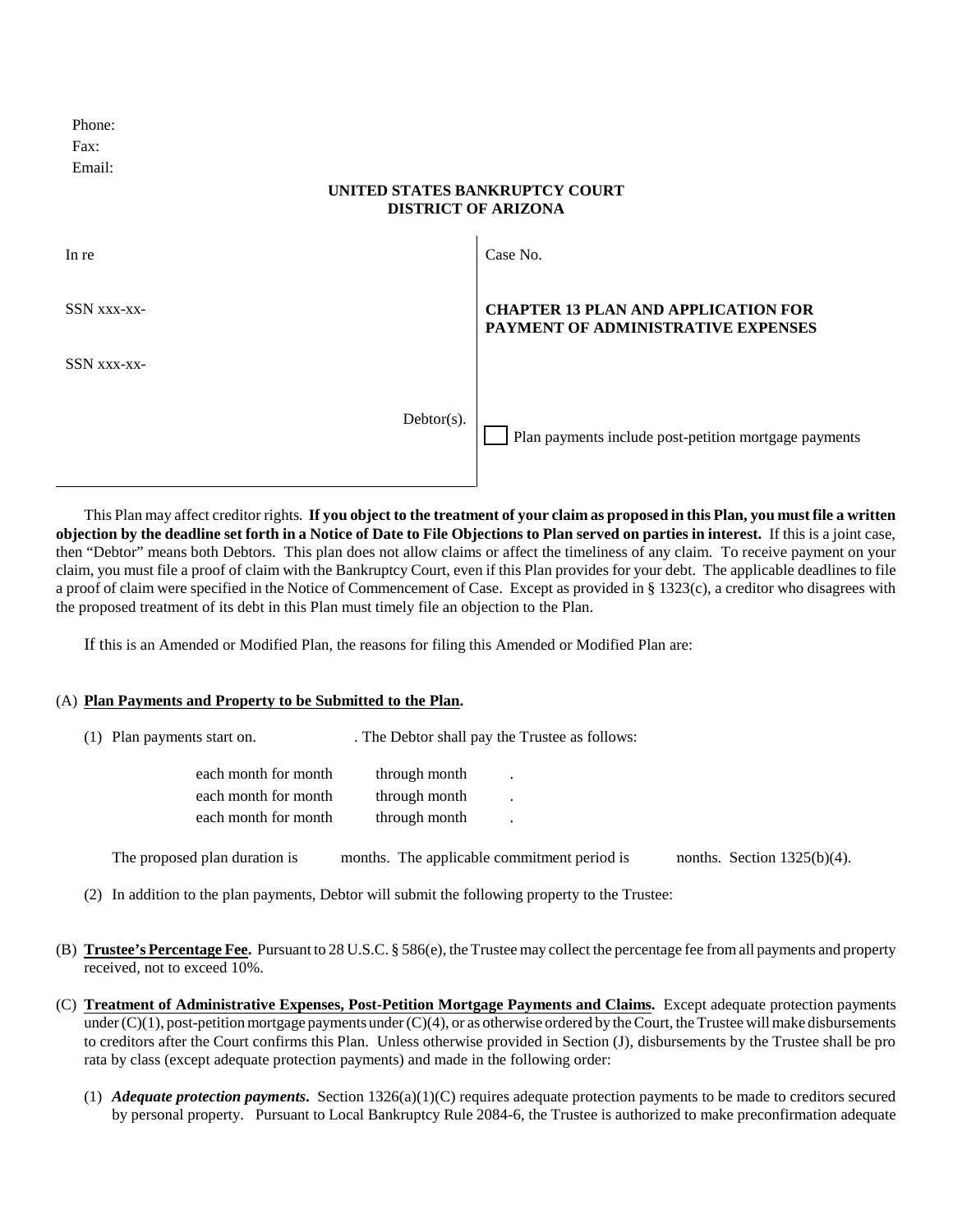protection payments to the certain secured creditors without a Court order, provided the claim is properly listed on Schedule D, the creditor files a secured proof of claim that includes documentation evidencing a perfected security agreement, and the debtor or creditor sends a letter to the Trustee requesting payment of preconfirmation adequate protection payments. The Trustee will apply adequate protection payments to the creditor's secured claim. After confirmation, unless the Court orders otherwise, adequate protection payments will continue in the same amount until claims to be paid before these claimants are paid in full, unless the confirmed plan or a court order specifies a different amount. **If a secured creditor disagrees with the amount of the proposed adequate protection payments or the plan fails to provide for such payments, the creditor may file an objection to confirmation of this plan, file a motion pursuant to §§ 362, 363, or do both.**

Creditor **Property Description** Monthly Amount



- (2) *Administrative expenses***.** Section 507(a)(2).
	- (a) Attorney fees. Debtor's attorney received before filing. The balance of or an amount approved by the Court upon application shall be paid by the Trustee. See Section (F) for any fee application.
	- (b) Other Administrative Expenses.

See Section (J), Varying Provisions.

- (3) *Leases and Unexpired Executory Contracts***.** Pursuant to § 1322(b), the Debtor assumes or rejects the following lease or unexpired executory contract. For a lease or executory contract with an arrearage to cure, the arrearage will be cured in the plan payments with regular monthly payments to be paid direct by the Debtor. The arrearage amount to be adjusted to the amount in the creditor's allowed proof of claim.
	- (a) Assumed:

Creditor & Property Description Estimated Arrearage Amount Arrearage Through Date

(b) Rejected:

Creditor Property Description

See Section (J), Varying Provisions.

(4) *Claims Secured Solely by Security Interest in Real Property***.** A creditor identified in this paragraph may mail the Debtor all correspondence, notices, statements, payment coupons, escrow notices, and default notices concerning any change to the monthly payment or interest rate without such being a violation of the automatic stay. Unless stated below, Debtor is to pay post-petition payments direct to the creditor and prepetition arrearages shall be cured through the Trustee. No interest will be paid on the prepetition arrearage or debt unless otherwise stated. The arrearage amount is to be adjusted to the amount in the creditor's allowed proof of claim. Except as provided in Local Bankruptcy Rule 2084-23, if a creditor gets unconditional stay relief the actual cure amount to be paid shall be adjusted by the Trustee pursuant to the creditor's *allowed* proof of claim. If the Debtor is surrendering an interest in real property, such provision is in paragraph (E). The Debtor is retaining real property and provides for each such debt as follows: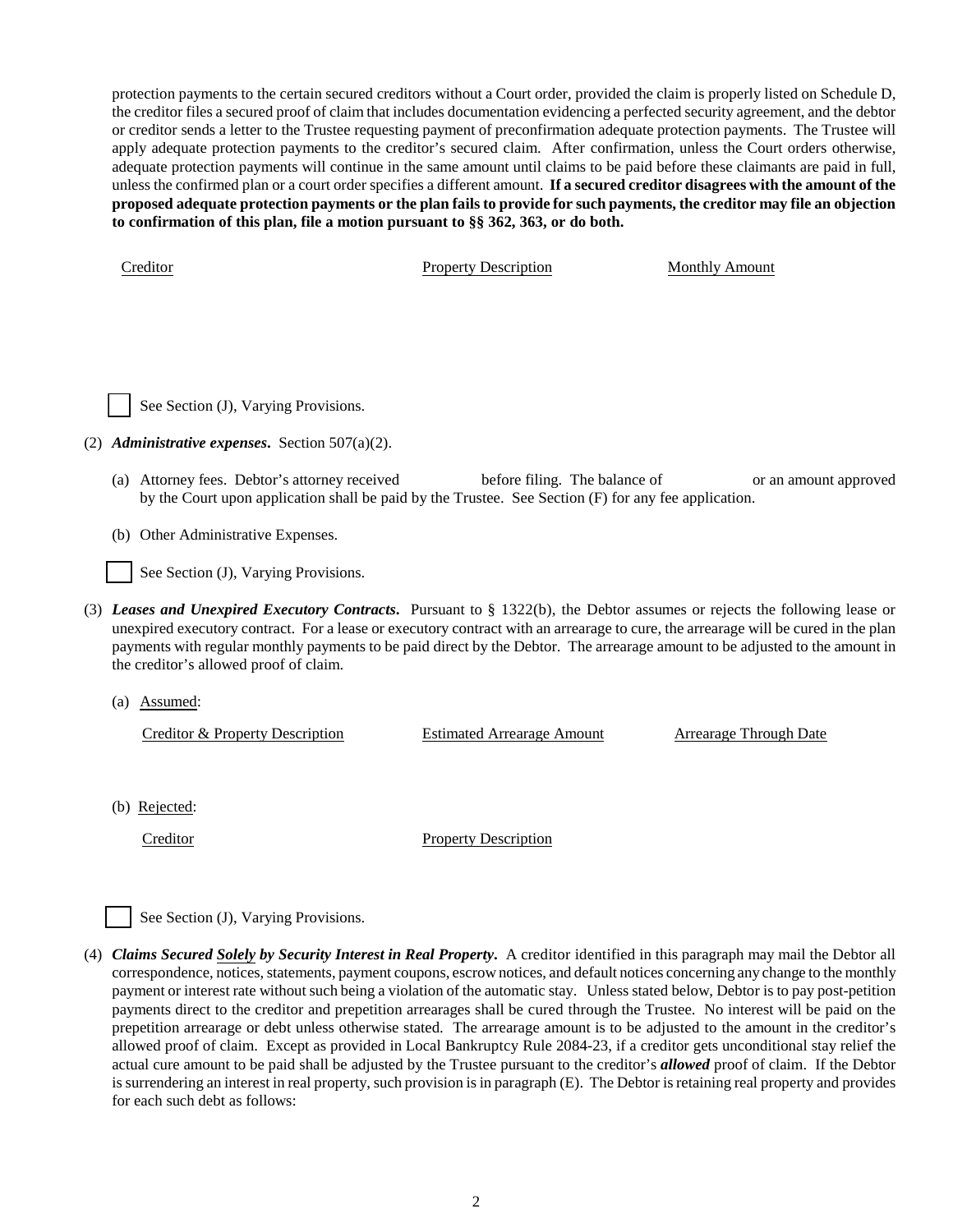Creditor/Servicing Agent & Property Description

Collateral Value & Valuation Method

Post-Petition Mortgage Payments

Estimated Arrearage Arrearage Through Date

See Section (J), Varying Provisions.

(5) *Claims Secured by Personal Property or a Combination of Real and Personal Property.* Pursuant to § 1325(a), a secured creditor listed below shall be paid the amount shown as the Amount to be Paid on Secured Claim, with such amount included in the Plan payments. However, if the creditor's proof of claim amount is less than the Amount to be Paid on Secured Claim, then only the proof of claim amount will be paid. Any adequate protection payments are as provided in Section  $(C)(1)$  above. If a creditor fails to file a secured claim or files a wholly unsecured claim, the debtor may delete the proposed payment of a secured claim in the order confirming plan.

| Creditor and                | Jebt   | Value of Collateral  | Amount to be Paid |               |
|-----------------------------|--------|----------------------|-------------------|---------------|
| <b>Property Description</b> | Amount | and Valuation Method | on Secured Claim  | Interest Rate |

See Section (J), Varying Provisions.

- (6) *Priority Unsecured Claims.* All allowed claims entitled to priority treatment under § 507 shall be paid in full pro rata.
	- (a) Unsecured Domestic Support Obligations. The Debtor shall remain current on such obligations that come due after filing the petition. Unpaid obligations before the petition date are to be cured in the plan payments.

Creditor Estimated Arrearage Amount Arrearage Through Date

(b) Other unsecured priority claims.



See Section (J), Varying Provisions.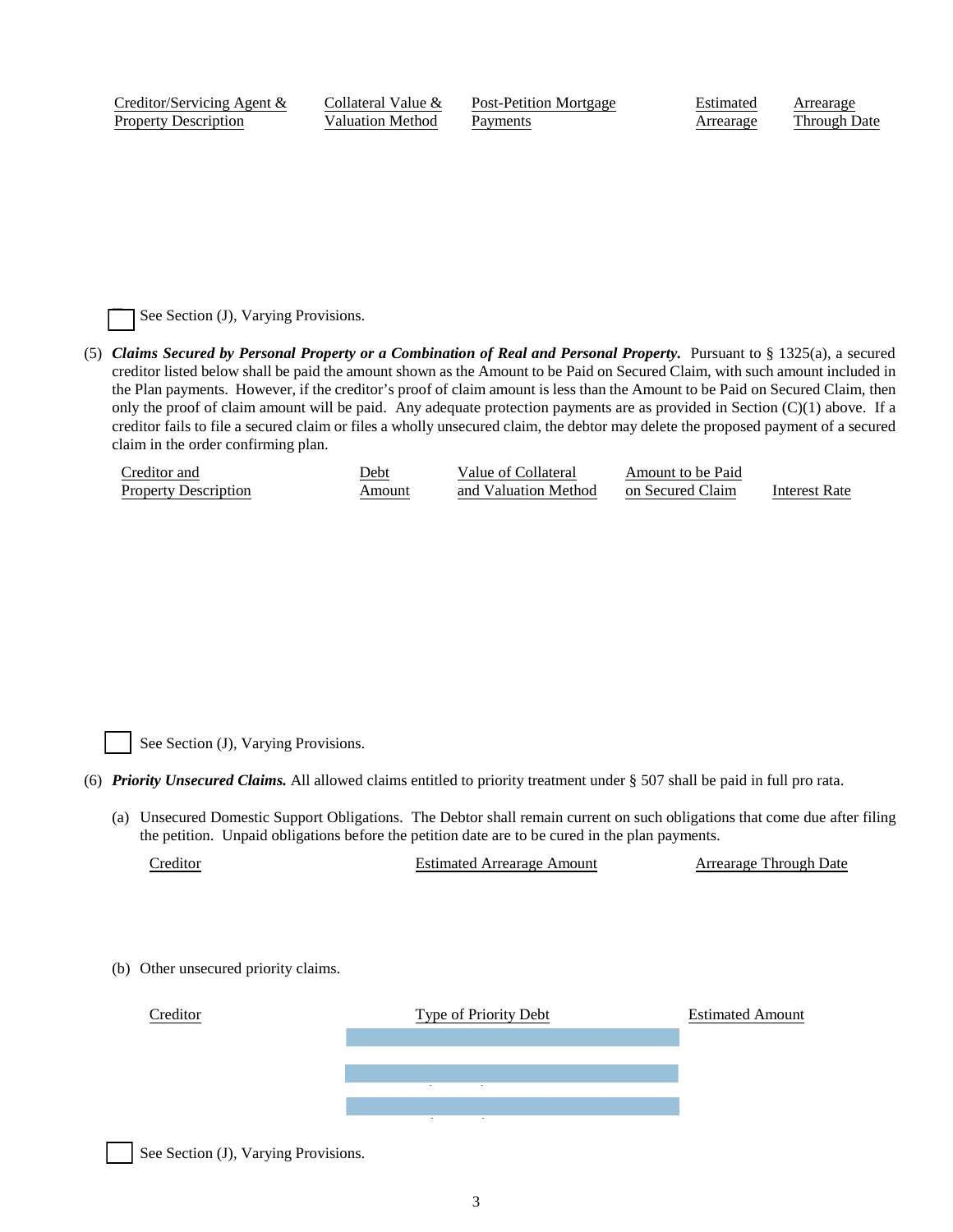(7) *Codebtor Claims.* The following codebtor claim is to be paid per the allowed claim, pro rata before other unsecured nonpriority claims.

| Creditor                             | <b>Codebtor Name</b>                                                                                                                                                                                                                                                                                                                                                                                                                                                                                                                                                                                                                   | <b>Estimated Debt Amount</b> |
|--------------------------------------|----------------------------------------------------------------------------------------------------------------------------------------------------------------------------------------------------------------------------------------------------------------------------------------------------------------------------------------------------------------------------------------------------------------------------------------------------------------------------------------------------------------------------------------------------------------------------------------------------------------------------------------|------------------------------|
|                                      |                                                                                                                                                                                                                                                                                                                                                                                                                                                                                                                                                                                                                                        |                              |
|                                      |                                                                                                                                                                                                                                                                                                                                                                                                                                                                                                                                                                                                                                        |                              |
| See Section (J), Varying Provisions. |                                                                                                                                                                                                                                                                                                                                                                                                                                                                                                                                                                                                                                        |                              |
| Plan.                                | (8) Unsecured Nonpriority Claims. Allowed unsecured nonpriority claims shall be paid pro rata the balance of payments under the                                                                                                                                                                                                                                                                                                                                                                                                                                                                                                        |                              |
| See Section (J), Varying Provisions. |                                                                                                                                                                                                                                                                                                                                                                                                                                                                                                                                                                                                                                        |                              |
|                                      | (D) Lien Retention. Secured creditors shall retain their liens until payment of the underlying debt determined under nonbankruptcy law<br>or upon discharge, whichever occurs first. Federal tax liens shall continue to attach to property excluded from the bankruptcy estate<br>under 11 U.S.C. § 541(c)(2) until the Internal Revenue Service is required to release the liens in accordance with non bankruptcy law.                                                                                                                                                                                                              |                              |
| See Section (J), Varying Provisions. |                                                                                                                                                                                                                                                                                                                                                                                                                                                                                                                                                                                                                                        |                              |
|                                      | (E) Surrendered Property. Debtor surrenders the following property to the secured creditor. Upon confirmation of this Plan or except<br>as otherwise ordered by the Court, bankruptcy stays are lifted as to the collateral to be surrendered. Any secured claim filed by such<br>creditor shall receive no distribution until the creditor files an allowed unsecured claim or an amended proof of claim that reflects any<br>deficiency balance remaining on the claim. Should the creditor fail to file an amended unsecured claim consistent with this<br>provision, the Trustee need not make any distributions to that creditor. |                              |
| Creditor                             | <b>Property Being Surrendered</b>                                                                                                                                                                                                                                                                                                                                                                                                                                                                                                                                                                                                      |                              |
|                                      |                                                                                                                                                                                                                                                                                                                                                                                                                                                                                                                                                                                                                                        |                              |
|                                      |                                                                                                                                                                                                                                                                                                                                                                                                                                                                                                                                                                                                                                        |                              |
|                                      | (F) Attorney Application for Payment of Attorney Fees. Counsel for the Debtor has received a prepetition retainer of \$<br>to be applied against fees and costs incurred. Fees and costs exceeding the retainer shall be paid from funds held by the Chapter 13<br>Trustee as an administrative expense. Counsel will be paid as selected in paragraph (1) or (2) below:                                                                                                                                                                                                                                                               |                              |

(1) **Flat Fee**. Counsel for the Debtor has agreed to a total sum of \$ to represent the Debtor. Counsel has agreed to perform the following services through confirmation of the plan:

| All of the below, except Additional Services.                                                 |
|-----------------------------------------------------------------------------------------------|
| Review of financial documents and information.                                                |
| Consultation, planning, and advice, including office visits and telephone communications.     |
| Preparation of Petition, Schedules, Statement of Financial Affairs, Master Mailing List.      |
| Preparation and filing of Chapter 13 Plan, Plan Analysis, and any necessary amendments.       |
| Attendance at the $\S$ $\S$ 341(a) meeting of creditors.                                      |
| Resolution of creditor objections and Trustee recommendations, and attendance at hearings.    |
| Reviewing and analyzing creditor claims for potential objections, and attendance at hearings. |
| Responding to motions to dismiss, and attendance at hearings.                                 |
| Responding to motions for relief from the automatic stay, and attendance at hearings.         |
| Drafting and mailing of any necessary correspondence.                                         |
| Preparation of proposed order confirming the plan.                                            |
| Representation in any adversary proceedings.                                                  |
| Representation regarding the prefiling credit briefing and post-filing education course.      |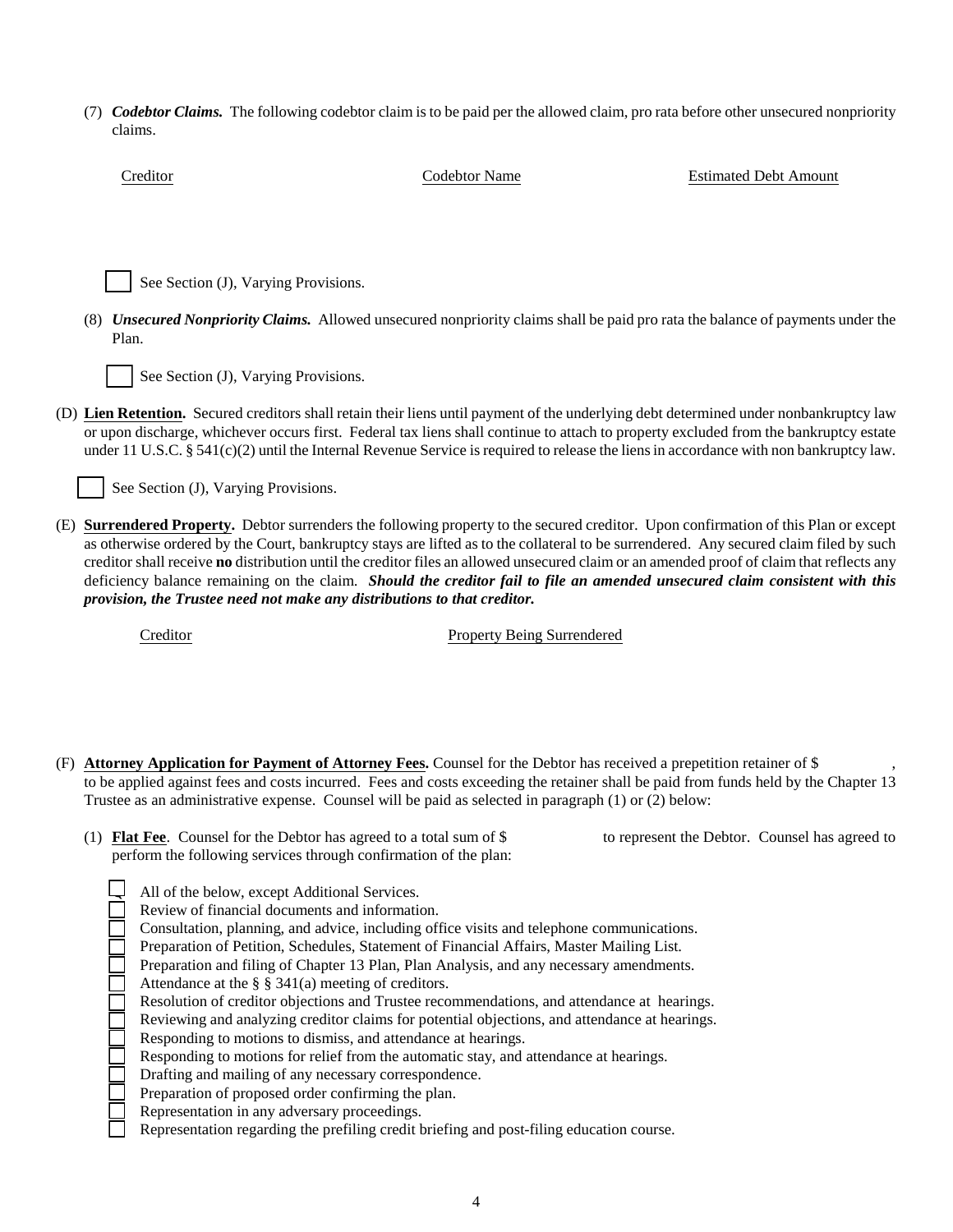**Additional Services.** Counsel for the Debtor has agreed to charge a flat fee for the following additional services provided to the Debtor after confirmation of the plan:

| Preparation and filing of Modified Plan \$                                     |
|--------------------------------------------------------------------------------|
| Preparation and filing of motion for moratorium \$                             |
| Responding to motion to dismiss, and attendance at hearings \$                 |
| Defending motion for relief from the automatic stay or adversary proceeding \$ |
| Preparation and filing of any motion to sell property \$                       |
| Other                                                                          |

All other additional services will be billed at the rate of \$\_\_\_\_\_\_\_\_ per hour for attorney time and \$\_\_\_\_\_\_\_ per hour for paralegal time. Counsel will file and notice a separate fee application detailing the additional fees and costs requested. Counsel will include *all* time expended in the case in the separate fee application.

 $\Box$  See Section (J), Varying Provisions.

(2) **Hourly Fees.** For hourly fees to be paid as an administrative expense, counsel must file and notice a separate fee application detailing the additional fees and costs requested. The application must include all time expended in the case.

Counsel has agreed to represent the Debtor for all services related to the Chapter 13 bankruptcy to be billed at the rate of \$\_\_\_\_\_\_\_\_\_\_ per hour for attorney time and \$\_\_\_\_\_\_\_\_\_ per hour for paralegal time.

 $\Box$  See Section (J), Varying Provisions.

(G) **Vesting.** Property of the estate shall vest in the Debtor upon confirmation of the Plan. The following property shall not revest in the Debtor upon confirmation:

See Section (J), Varying Provisions.

- (H) **Tax Returns**. While the case is pending, the Debtor shall provide to the Trustee a copy of any post-petition tax return within thirty days after filing the return with the tax agency. The Debtor has filed all tax returns for all taxable periods during the four-year period ending on the petition date, except:
- (I) **Funding Shortfall.** Debtor will cure any funding shortfall before the Plan is deemed completed.
- (J) **Varying Provisions.** The Debtor submits the following provisions that vary from the Local Plan Form, Sections (A) through (H):

(1)

(2)

(3)

(4)

(5)